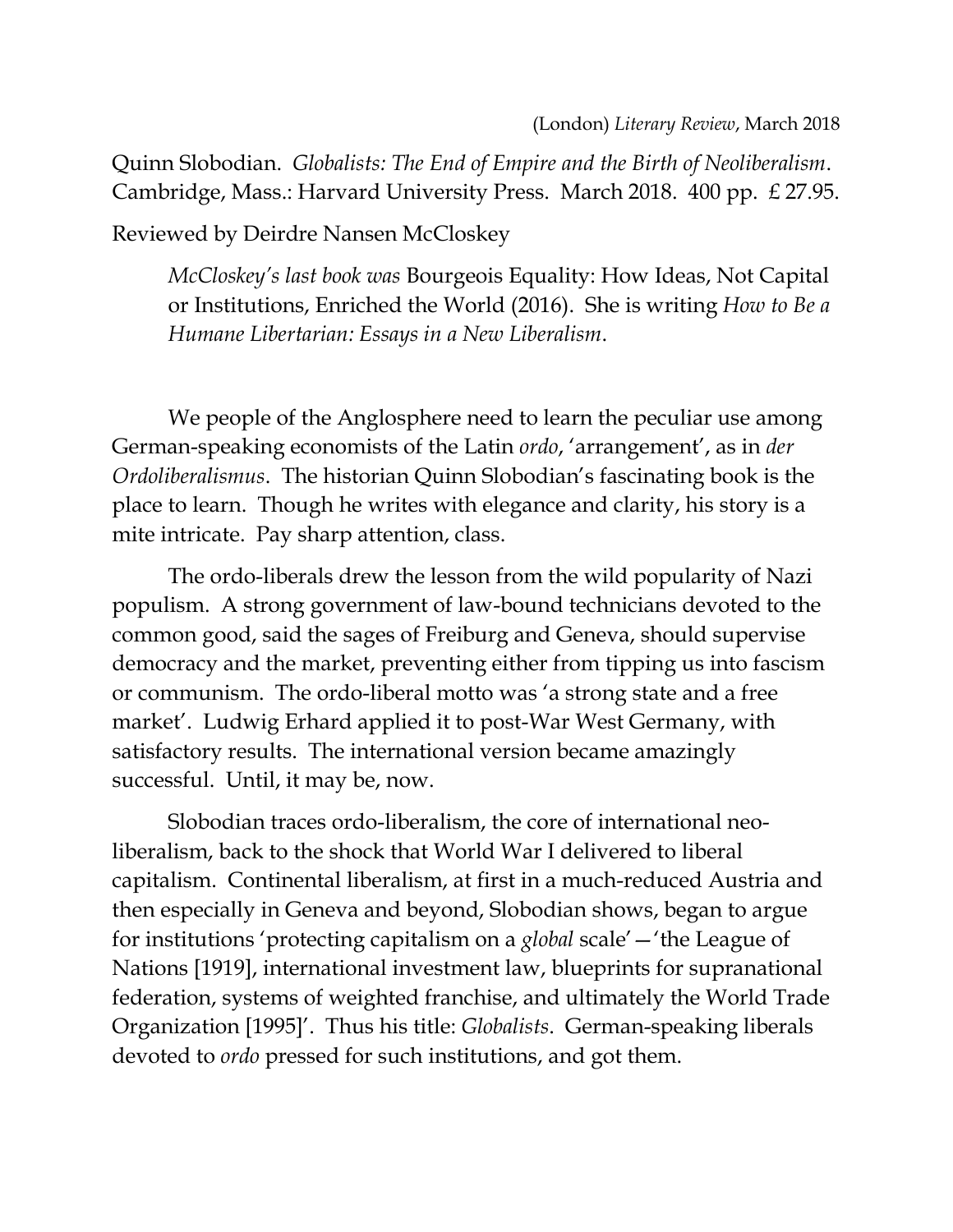Slobodian tells the history of the  $20<sup>th</sup>$  century from the point of view of an international ordo-liberalism. A global, top-down 'dominion', the story goes, must dominate one or another of the messy populisms dropping bombs on the 'imperium' of the market. Consult the history of Latin America since 1946. Globalism, led by what Slobodian calls the Geneva School, mainly German speaking, sought to tame national populism in all its forms, from Lenin to Perón to Chávez to Trump.

Slobodian's subtitle highlights 'the end of empire', an end that stunned Austrians and Hungarians and the other nationalities accustomed to living peacefully and profitably in an eleven-language empire. The Austro-Hungarian Empire was a customs union lurching before 1914 towards constitutional monarchy, as to varying degrees were also the empires of Germany and Russia. More's the pity of 1914.

In a threnody of 1942 for the capitalist order, *Capitalism, Socialism and Democracy,* the Austrian economist Joseph Schumpeter predicted gloomily that comprehensive socialism was in the cards, as most economists believed then His nostalgia was palpable for the 'business-admiring civilization' of his youth in Vienna and Graz before the First War. By the 1930s, Schumpeter observed, the ideology that had protected capitalism had flat-lined. After the second of the wars to end all wars a tiny band of liberals and ordo-liberals gathered at the first meeting of the Mont Pèlerin Society in Switzerland, and proposed its resuscitation. In 1951 one of its leaders, Friedrich Hayek, who decades later won the Nobel prize in economics, wrote that 'Thirty years ago liberalism may still have had some influence among public men, but it had well-nigh disappeared as a spiritual movement'.

In the Anglosphere by the 1930s the very word 'liberal' had been captured to support a slow socialism hostile to the classical liberalism espoused by the Blessed Smith. As Schumpeter joked (he was always joking), 'As a supreme, if unintended, compliment, the enemies of private enterprise have thought it wise to appropriate its label' of liberal. Not anarchism. To the contrary, the Walter Eucken Institute in the well-named southern German city of Freiburg advocated since then an ordered state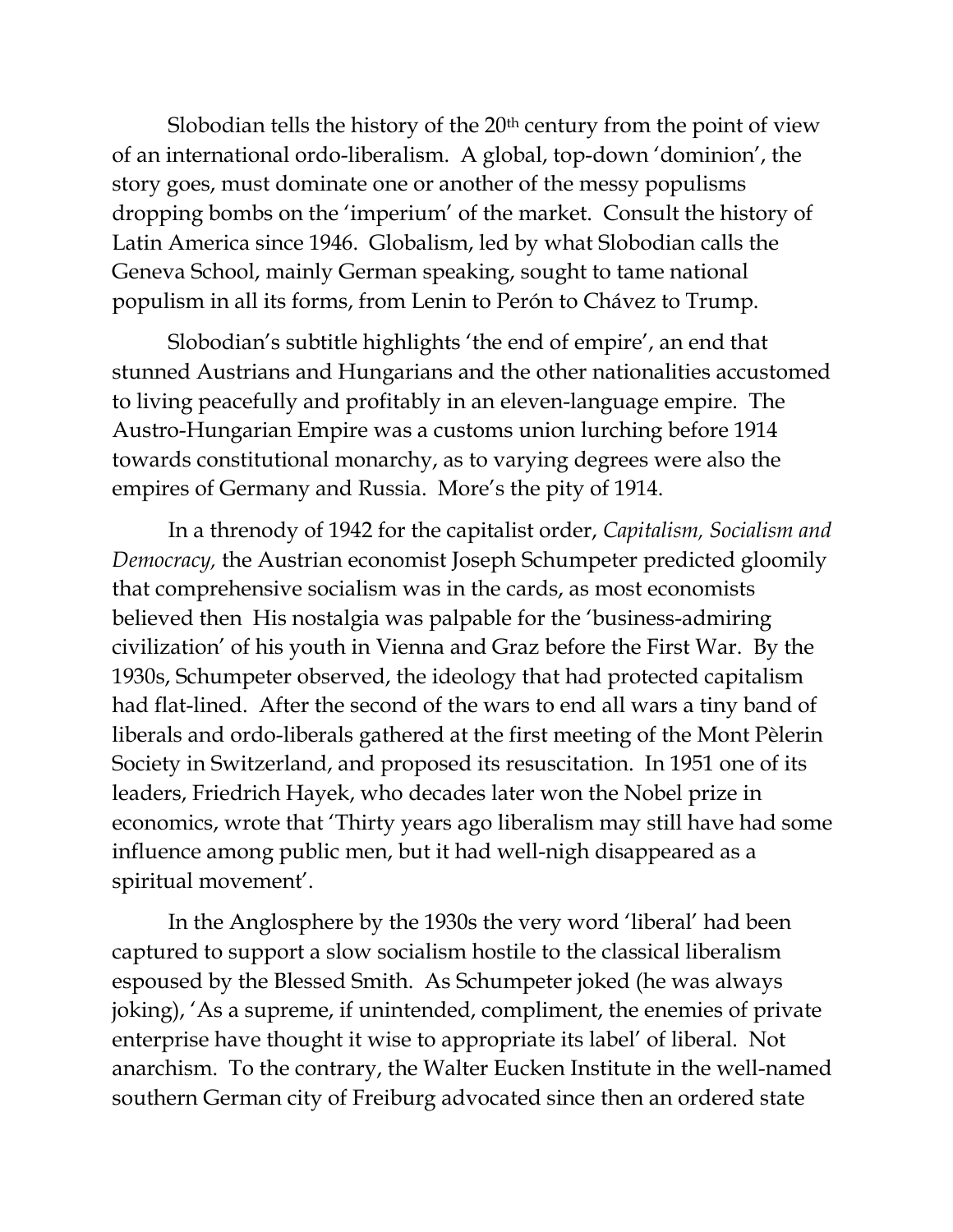over the market to offset the importunities of interest groups, *ordo super forum.*

But none of the liberalisms, says Slobodian, whether classical or Anglo or Freiburg-ordo, were international until the Geneva School made them so. True, the greatest English-speaking exponent of active domestic and international governing, to save capitalism by ruling it, John Maynard Keynes, designed one of globalism's greatest international triumphs, the Breton Woods institutions of 1944, such as the World Bank and the IMF. But as Slobodian notes, in the United States, which just then assumed the lead in economics, 'both Chicago School and Virginia School thinkers'— Milton Friedman and James Buchanan, savaged recently in fairy-tales from the left—'exhibited the peculiarly American quality of ignoring the rest of the world'. So did the American Keynesians.

The characteristically American version of classical liberalism, 'libertarianism', saw itself as defending hardy pioneers again the guvm'nt back East. On the contrary, the Continentals, and in particular the Geneva School, as Slobodian puts it, wanted to 'encase' governments and markets in technocratic institutions such as a liberal constitution and the European Union. He remarks, quoting a recent contributor to the annual journal of the movement, named of course *Ordo*, 'Far from having a utopian belief in the market as operating independently of human intervention, "ordoliberals . . . have pointed to the extra-economic conditions for a free economic system"'.

The problem, the ordo-liberals believed, is populism in a democratic age. Populism wants the rewards right now, this afternoon. As Slobodian puts it (channeling the ordo-liberals) socialism or other populism 'breaches the boundaries between market and government, which the ordo-liberals regard as sacred, and prudent'. The populist is not willing to wait for the market to enrich us all, as it has since 1800 by a 3,000 percent increase of real income for the poorest among us. The case is similar to the psychological experiments about self-command, which show that many people, especially small children, don't have it. The neo-ordo-liberals of Geneva counseled patience.